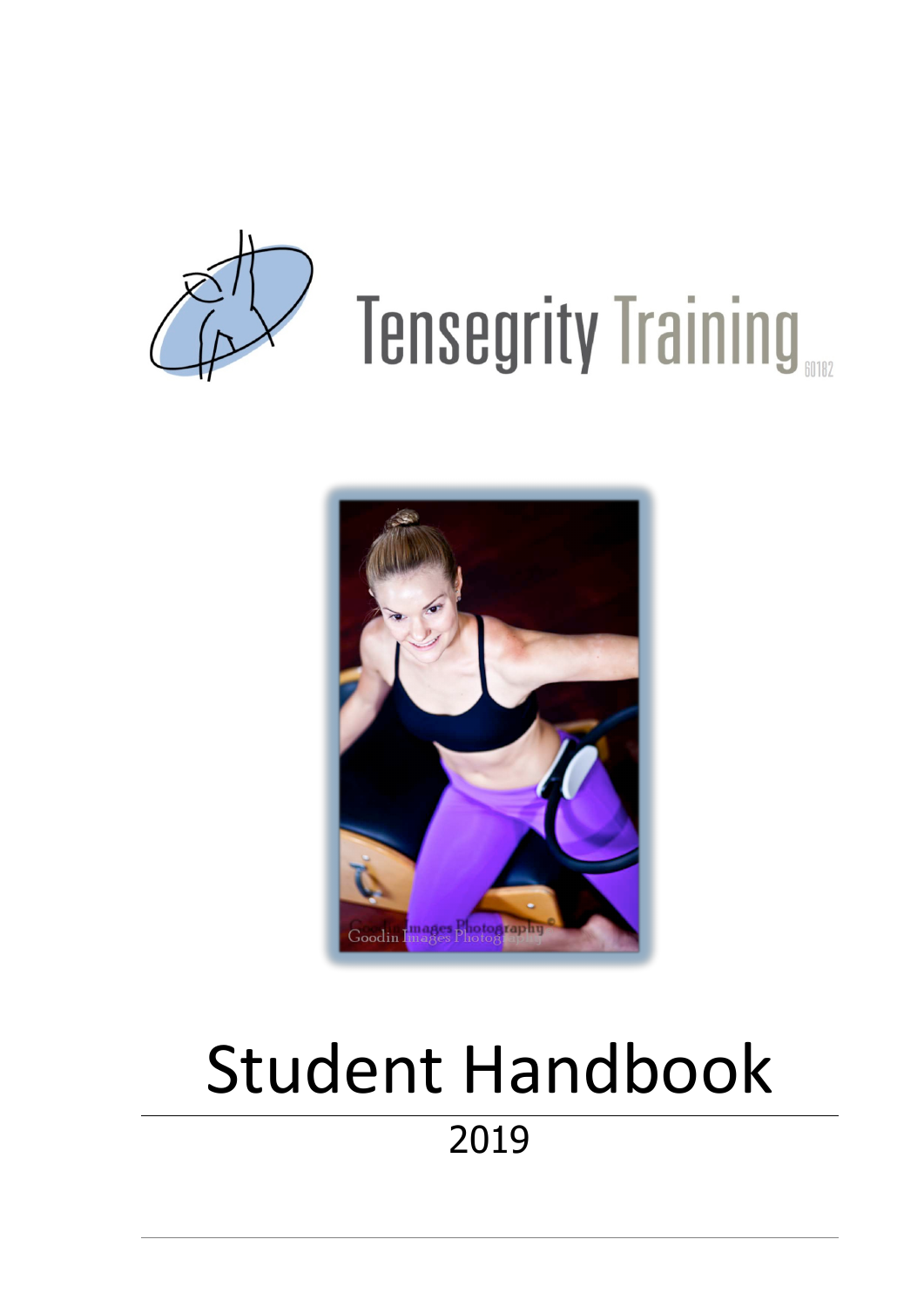

# Student Handbook 2019

# **Contents**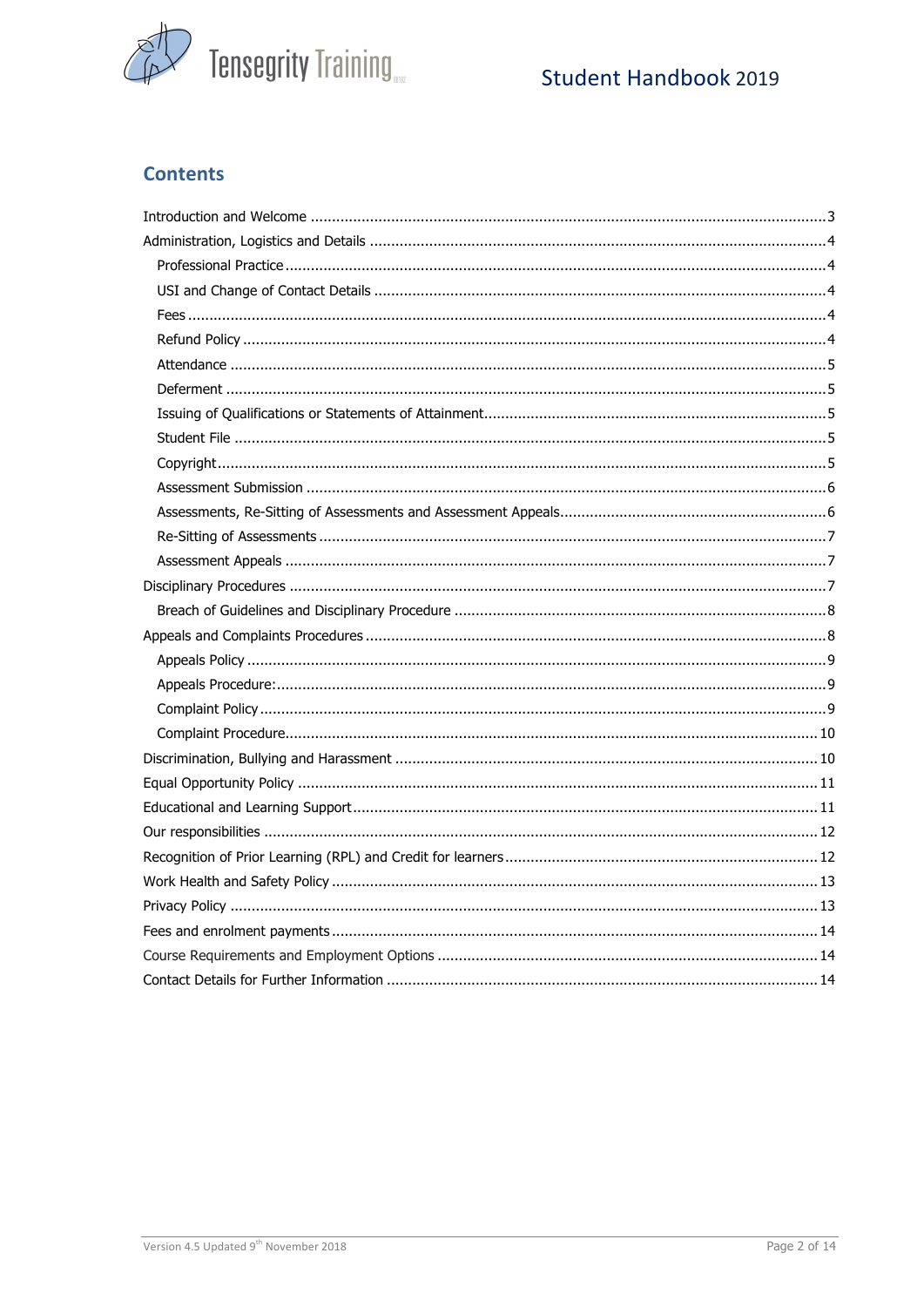

# Tensegrity Training – Student Handbook for 2019

#### **Introduction and Welcome**

Welcome to Tensegrity Training!

Our aim is to provide high quality training to the Allied Health industry and to expand the role of Pilates and Movement Therapy to new and existing professionals. We hope that if you are already trained in Exercise Science, Physiotherapy or any other modality, that our training will equip you to work as an inspiring practitioner, open your own business or enhance your existing practice with a new suite of skills.

Students will be required to meet the terms and conditions of the course once enrolled.

We trust you will enjoy your learning journey and motivated to work towards achieving a government-accredited qualification with a highly respected training organisation.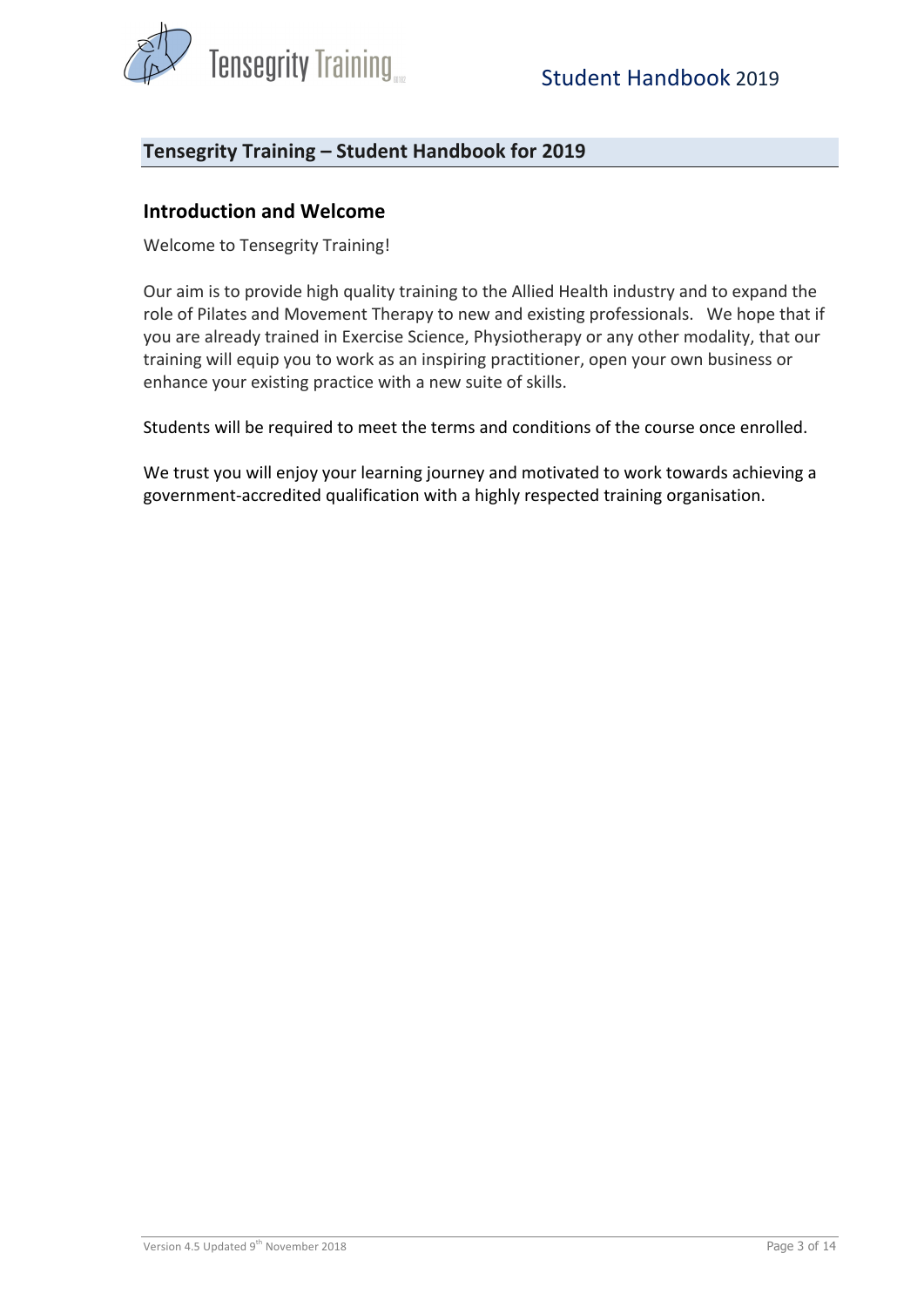

# **Administration, Logistics and Details**

#### **Professional Practice**

All trainers and assessors delivering training and assessment on behalf of Tensegrity Training are expected to abide by standards of professional practice, as reflected in the Codes of Practice of either of the Pilates Industry professional associations, being Australian Pilates Method Association Inc. (APMA) or Pilates Alliance Australia Inc. (PAA).

#### **USI and Change of Contact Details**

Students are responsible for obtaining a USI (Unique Student Identifier) which is free and simple to create. Just go to https://www.usi.gov.au/documents/students-and-usifactsheet-students to find out how the system works, then fill in all the relevant details, provide a valid form of identification and a USI will be created for you. All domestic Vocational Education (VET) students in Australia require this USI number to access Government Accredited Training, and having the USI gives students access to a comprehensive transcript of all training they have completed.

It is also the responsibility of the student to notify the Australian Government if throughout the course there are any changes to name, address, etc. These changes can be made via the USI (Unique Student Identifier) portal: www.usi.gov.au.

If, for example, a student gets married and takes on a new name, moves to a new address, or changes contact details, it is important to notify the Australian Government and it is also the responsibility of the student to notify their Course Provider and/or the Tensegrity Training administration of these changes in order to ensure that certificates and issued with the correct student information.

#### **Fees**

Deposits and Learner Materials fee are paid directly to Tensegrity Training and subsequent payments are made in accordance with the payment schedule established by and payable to the Course Provider.

A non-refundable enrolment fee applies to each enrolment. \$200 for qualifications and \$50 for Short Courses and RPL applications.

#### **Refund Policy**

Following commencement of a course, course fees paid will not be refundable. For more detailed information see Tensegrity Training's Refund Policy.

The enrolment Fee is non-refundable.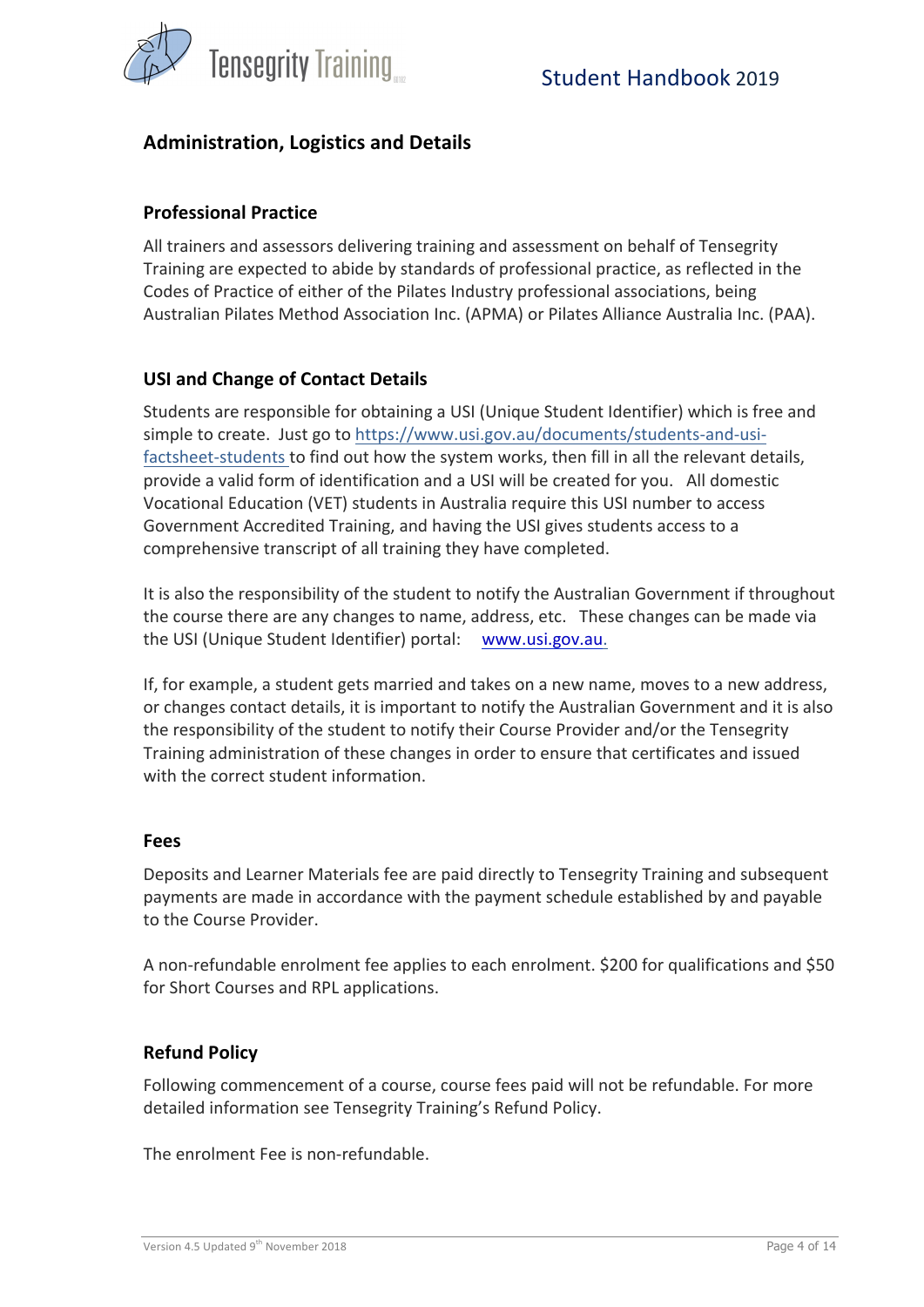

#### **Attendance**

Attendance at 80% of all face-to-face sessions is compulsory. Non-attendance due to sudden illness or emergency may be allowed at the discretion of the Course Provider and may require the presentation of a Doctor's Certificate.

If a student cannot make a face-to-face session for a reason approved by the Course Provider, the student may attend the equivalent contact day of the next course delivery.

If non attendance has not been cleared by the Course Provider it will be the student's responsibility to obtain the information missed in that contact session.

#### **Deferment**

Students wishing to defer their studies must notify Tensegrity Training in writing as soon as practical, including reasons for requesting deferment and intended time of deferment. Deferment will be granted at the discretion of Tensegrity Training and the Course Provider. Course fees paid will not be refunded upon deferment of the course.

#### **Issuing of Qualifications or Statements of Attainment**

For Short Courses, a "Statement of Attainment" will be issued to students who have successfully completed all the required assessment tasks of each unit of competency associated with the Short Course.

For nationally recognised qualifications, when a student has successfully completed all assessments tasks (including personal practice and clinical practice hours) within the identified time frame, they will receive the nationally recognised qualification they have enrolled in. Where a student does not complete all the assessment requirements of the qualification within the required time frame, they will be issued with a Statement of Attainment for those units of competency for which they have demonstrated competency. 

#### **Student File**

A student file is kept containing copies of all documents and correspondence relating to a student's enrolment. Students may have access to their files by applying in writing to Tensegrity Training. 

#### **Copyright**

All materials created by or for Tensegrity Training are bound by copyright and/or trademark and subject to legal recourse under the relevant copyright or trademark laws.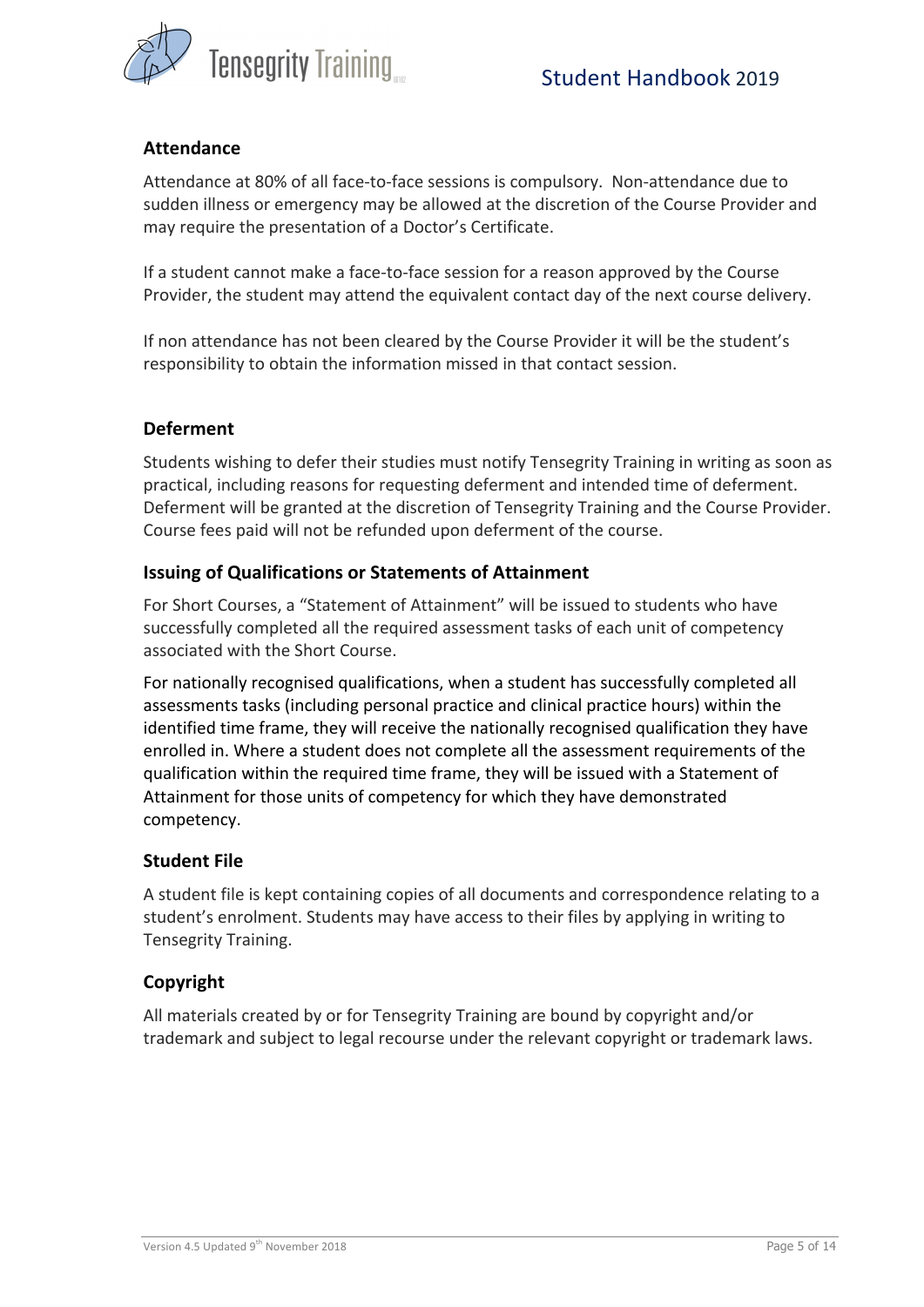

#### **Learner Materials and Workbooks**

All students will be granted access to course learner materials, workbooks, online assessments, videos and Powerpoints upon successful enrolment and payment of the course deposit and learner material fee. All learner manuals are referred to as Modules and numbered sequentially for ease of reference. All modules relating to course repertoire are complete with detailed photographs and descriptions.

All learning materials and support documents provided by Tensegrity Training are for the sole purpose of assisting student learning during the course and must not be copied or used for any other purpose without written permission from the CEO of Tensegrity Training. These materials are subject to copyright laws and disrespect for this will involve legal action.

#### **Assessments**

#### **Assessment Submission**

Students are responsible for ensuring that assessment tasks are successfully submitted within the specified timeframe.

The due date is the final date that assessment tasks will be accepted. The due date is the date set by the Course Provider.

The completed assessment task should be submitted as outlined at the time the student is advised of the assessment requirements.

All assessments are to be submitted in electronic format, in Microsoft Word or PDF and uploaded to the student portal in VETtrak.

#### Assessments, Re-Sitting of Assessments and Assessment Appeals

A variety of assessment methods are used. Reasonable adjustment in the assessment activities may be made for special circumstances on a needs basis.

Any student unable to sit an assessment due to ill health is required to produce a Doctor's certificate. 

An administration charge of \$150 will be imposed for any assessment activity taken outside the scheduled time.

Assessment outcomes will be notified in writing to the student within 30 days of the completion of all required assessment tasks by the student.

Assessments should be submitted on or before the due date. Extensions may be applied for but must be supported by appropriate and reasonable evidence as to why an extension is required and will be approved at the discretion of the Course Provider.

An assessment decision for each unit of competency has the following outcomes:

- Competent  *means the requirements of the unit of competency have been meet*
- Not yet Competent means the requirements of the unit of competency have not been *demonstrated by the student.*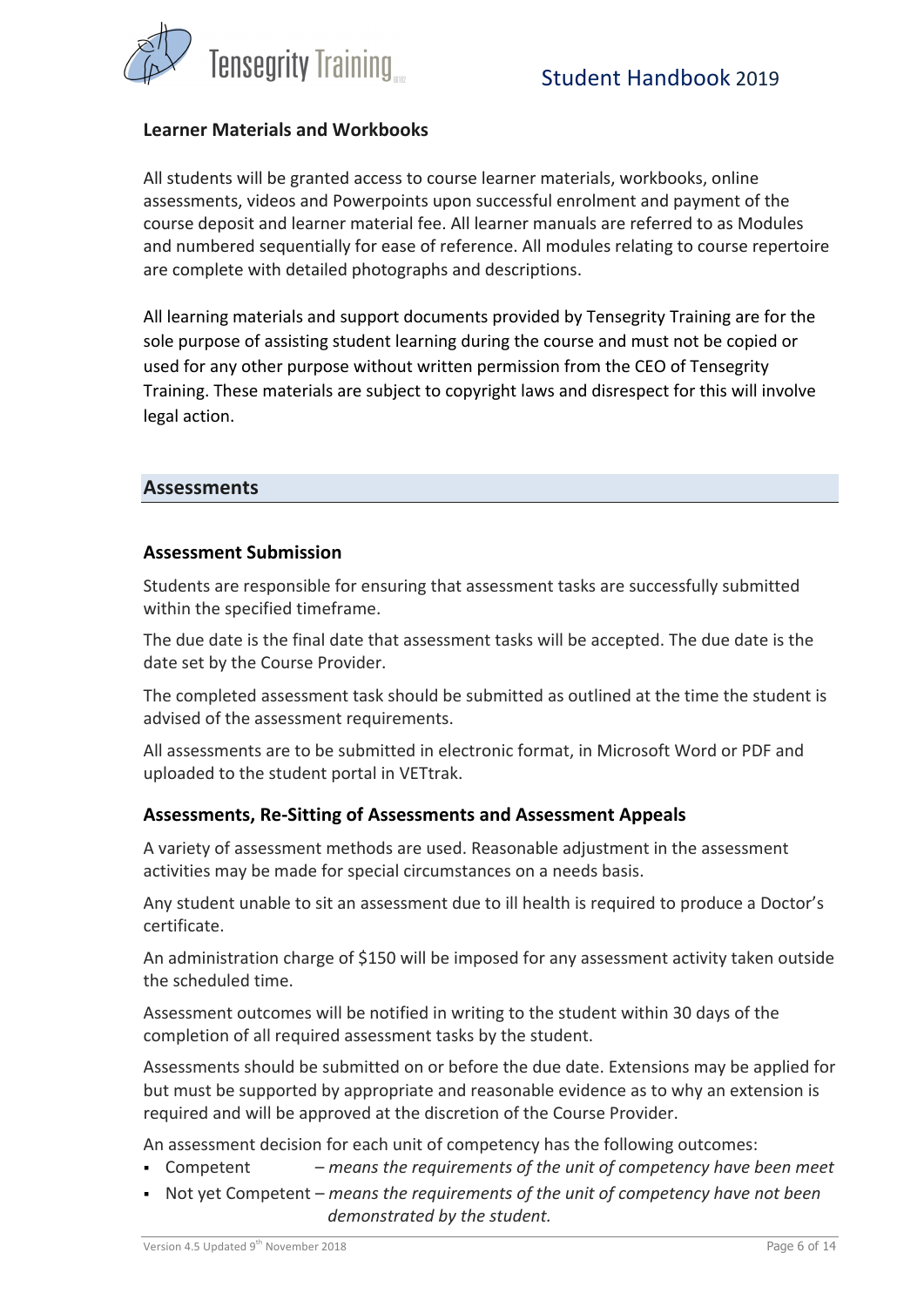

§

Where a student has been assessed as Not Yet Competent, the student will be informed of what additional evidence is required to demonstrate competency, and a time for the reassessment will be identified by the Course Provider. Only one (1) re-assessment is allowed. 

# **Re-Sitting of Assessments**

For full qualifications, summative assessments generally apply to multiple units of competency. Students may undertake up to two attempts at each assessment activity. If after two attempts the student is still Not Yet Competent (NYC), the student will be advised to re-sit the course at a reduced course fee, determined by the Course Provider.

#### **Assessment Appeals**

Re-assessments may also be a result of a student appealing against the outcome of a previous assessment decision. The appeals process follows the appeals procedure as specified in the Tensegrity Training Policies and Procedures document, (available on request by emailing info@tensegritytraining.com.au )

# **Disciplinary Procedures**

# **Disciplinary Procedures**

There is an expectation that students display a high level of personal responsibility for their learning and for their interaction with other students, their trainers and assessors, supervisors and Course Provider staff.

Anyone displaying inappropriate behaviour and deemed to be in breach of the guidelines of this handbook will be cautioned and counselled. The following will warrant disciplinary action: 

- Continual lateness
- Lack of attendance without notice
- Failure to submit Assessment Tasks on due dates
- Disrespect or verbal abuse to others
- Failure to adhere to Work Health and Safety requirements of the Studio
- Non-payment of scheduled fees
- Deliberate mistreatment of equipment
- Bullying and Harassment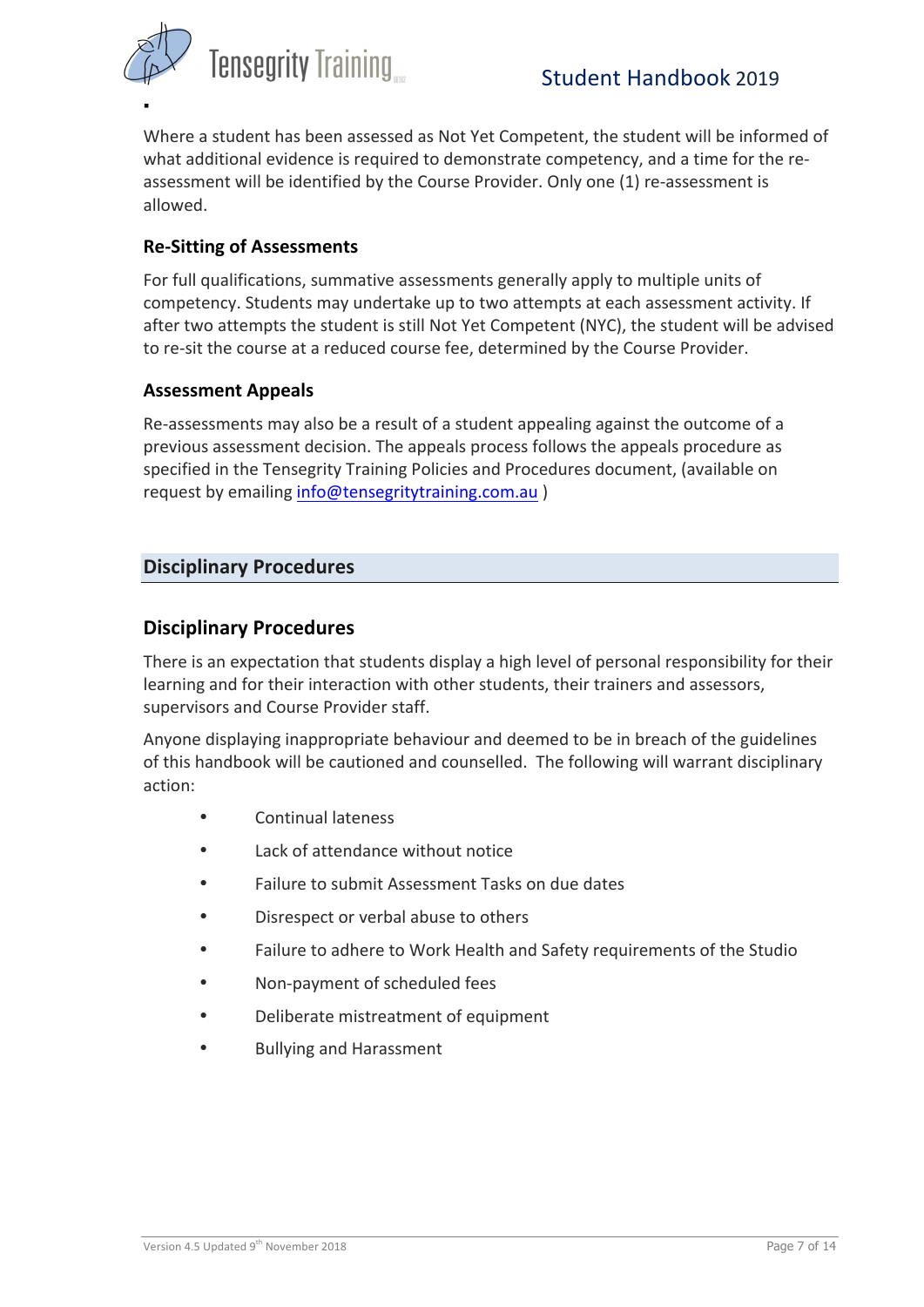

#### **Breach of Guidelines and Disciplinary Procedure**

In circumstances where the Course Provider is of the opinion that the student has breached the guidelines of this handbook the following process applies.

#### 1. **Student will be counselled**

A copy of counselling details will be placed on the student's file

#### If the student's behaviour remains unchanged:

#### **2.** Student will receive a written warning

- Following counselling, should the student commit a further breach, or continue with a recurring pattern of behaviour in breach of the guidelines, the student will be given a written warning by the Course Provider
- The written warning will specify the nature of the behaviour, the performance or conduct standards required and a timeframe within which the behavioural change must occur
- A copy of the written warning will be given to the student and placed on the student's file.

#### **If there is no change in the student's behaviour within the specified timeframe:**

#### **3.** Student will be dismissed

• The student will be advised in writing, reasons for the dismissal and that they are unable to continue the course. The student will not be entitled to a refund in this situation.

The following Actions will result in instant Dismissal:

- Theft
- Smoking on the training premises
- Deliberate actions causing damage to property
- Actions endangering the safety and well-being of other students or staff of the Course Provider

#### **Appeals and Complaints**

#### **Appeals and Complaints Procedures**

**Appeals** - Relate to assessment decisions - a student may appeal against an assessment decision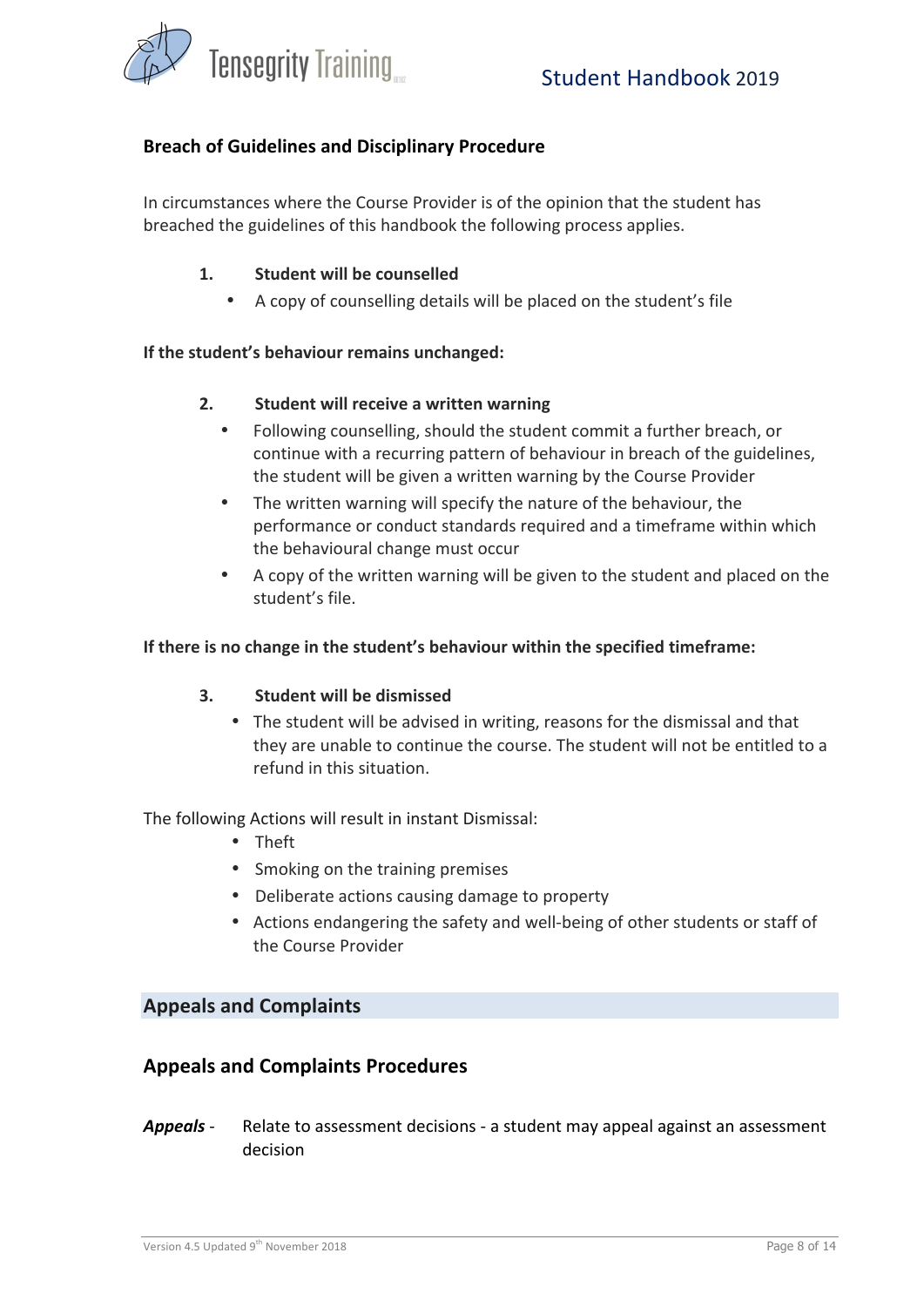

**Complaints** - Relate to all other issues a student may have with the Course provider and/or Tensegrity Training 

Tensegrity Training deals with appeals and complaints in a constructive and timely manner. Tensegrity Training documents all appeals and complaints and has procedures for dealing with them.

# **Appeals Policy**

Tensegrity Training encourages active dialogue between students and assessors as an integral aspect of learning, clarification of learning and acknowledgement that the development of competency takes time.

Where a student genuinely believes that they have demonstrated competency, we require the assessor to engage in dialog with the student to explore the student's perspective. 

We encourage our students and assessors to view this process as a mutual learning experience and ensure within this process that the integrity of the assessment is maintained. 

# **Appeals Procedure:**

Where a student disagrees with an assessment decision:

- 1. The student is to discuss their concern with their assessor
- 2. The assessor will discuss with the student the reason for their decision
- 3. During the discussion with the student, the assessor may:
	- a. Gather further evidence which can be used to provide sufficient evidence of competency or
	- b. Identify in writing additional evidence that will enable the student to demonstrate competency and identify a reasonable timeframe in which this is to occur
- 4. If the student is still dissatisfied with the above outcome, the student may request in writing to be re- assessed by another assessor. The request for reassessment must be received in writing within 7 days of the above occurring.
- 5. The re-assessment is to be arranged by the Course Provider within 14 days of receiving the request
- 6. The process, decision and reasons for the decision will be documented by the assessor
- 7. If the assessor feels it is necessary they may discuss the parameters of the reassessment with the CEO of Tensegrity Training and/or another assessor
- 8. The outcome from the re-assessment will be the final decision
- 9. The student will be informed in writing of the outcome of the re-assessment within 7 days

# **Complaint Policy**

Customer Service underpins the operation of Tensegrity Training. We value our customers and Course Providers and encourage all Course Providers and their staff to provide an environment that is safe, respectful and supportive of the student.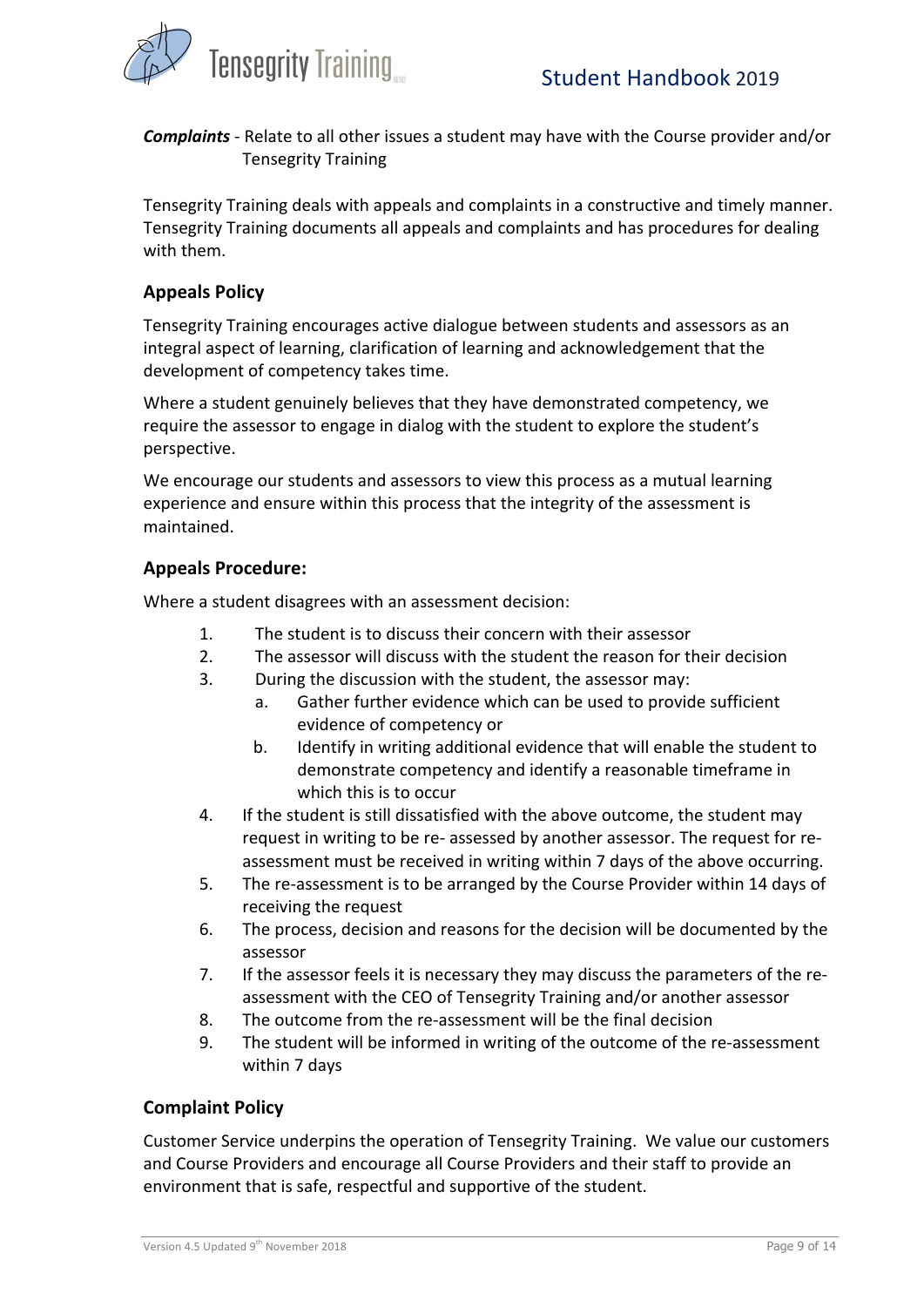

Any complaint will be treated seriously, investigated thoroughly, and dealt with according to the merit of the complaint. The circumstances and results of any complaint are analysed by the appointed representative and documented.

#### **Complaint Procedure**

In the event that a person has a complaint concerning any matter in relation to a Course Provider and/or Tensegrity Training, (excluding appeals) the person may:

- Resolve verbally with a Course Provider The student should attempt to resolve the grievance with the staff member(s) concerned through discussion, within a reasonable timeframe. The complaint and its outcome will be recorded in the Complaints/Appeals Log
- Within seven days write directly to the CEO of Tensegrity Training, outlining the nature of their complaint. (By emailing info@tensegritytraining.com.au )
- The CEO will respond to the complaint within 7 days, stating their decision and the reason(s) for their decision.
- If the person making the complaint is still not satisfied they will need to contact Tensegrity Training in writing within 7 days of receiving the CEO response and they will be directed to a relevant Government department.

#### **Discrimination, Bullying and Harassment**

#### **Discrimination, Bullying and Harassment**

Tensegrity Training is committed to fostering the right of students to be free from discrimination bullying and harassment while engaged in activities undertaken as part of their study.

- **EXECT** All students will be treated with dignity, courtesy and respect.
- Discrimination and harassment will not be tolerated under any circumstances and Tensegrity Training will take all reasonable steps to eliminate discrimination and harassment of or by Course Providers, their staff, students, visitors and other members of Tensegrity Training.
- Should a complaint of harassment or discrimination arise, Tensegrity Training will sensitively facilitate timely and appropriate action through informal and/or formal conciliatory procedural options.

Students are encouraged to discuss any issue in this regard initially with the Course Provider, either in person or in writing.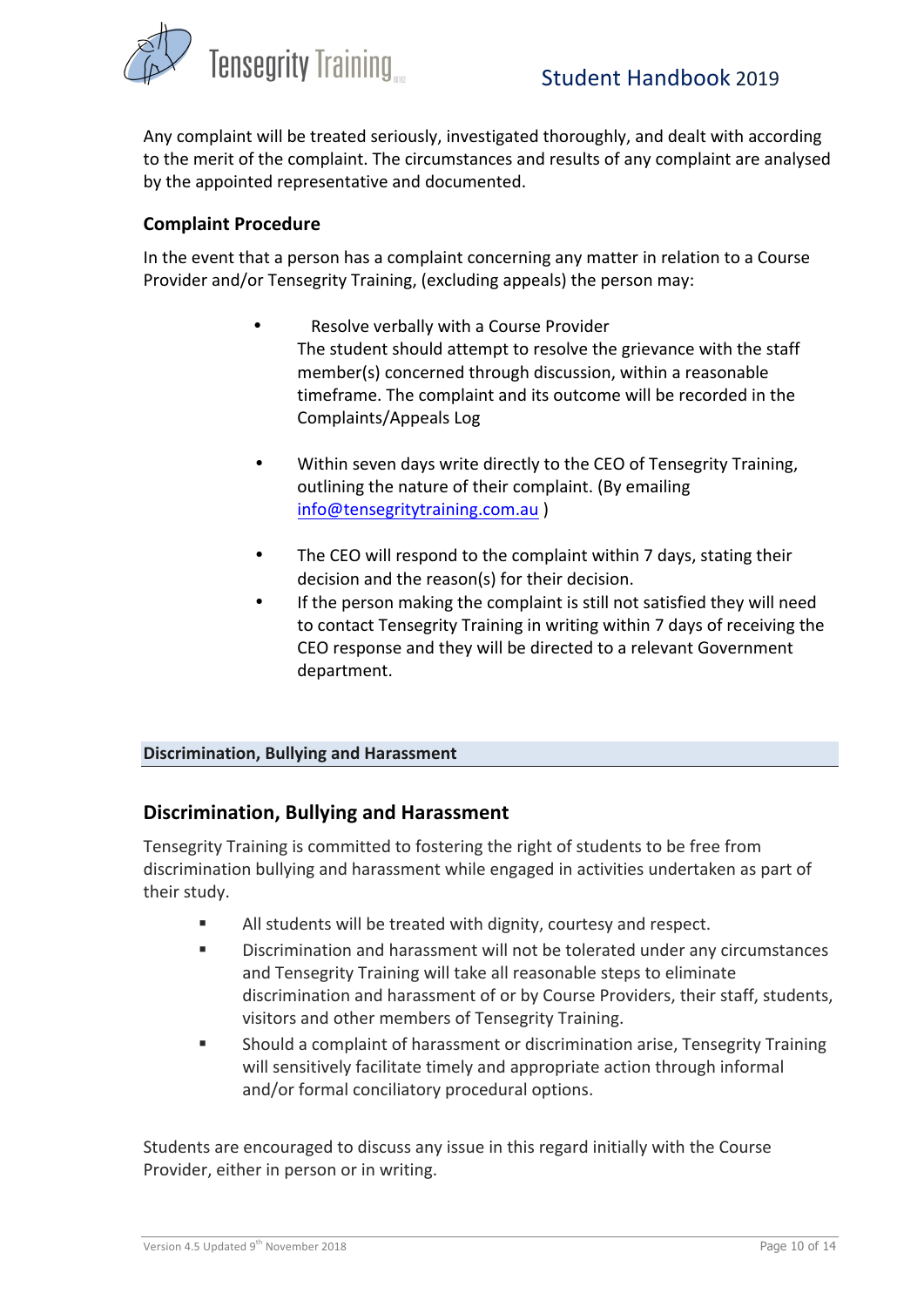

#### **Equal Opportunity**

# **Equal Opportunity Policy**

Tensegrity Training is an equal opportunity organisation, committed to the principles of equity in employment (staff) and education (students).

Tensegrity Training is committed to the elimination of discrimination on the basis of attributes which are not relevant to the proper conduct of Tensegrity Training business including; sex, race, colour, national or ethnic origin, marital status, pregnancy, parental status, breastfeeding, religion, political belief or activity or sexual preference.

While Tensegrity Training will not discriminate on the grounds of disability, it reserves the right to refuse an application for enrolment if there is reasonable evidence to suggest that the applicant is physically incapable of carrying out the normal requirements of Pilates training and practice.

Tensegrity Training will take all reasonable steps to actively promote an environment in which there is equality of opportunity, freedom from discrimination on the basis of attributes listed above and from all forms of bullying and harassment in employment and education for all staff and students of Tensegrity Training.

Please see the Course Provider if you feel you have been discriminated against.

#### **Educational and Learning Support**

# **Educational and Learning Support**

Students are required to have language, literacy and numeracy skills sufficient to understand anatomy terms, physiology terms, pathology terms and be able to communicate with other Allied Health professionals.

Students must be physically able to undertake a range of Pilates exercises. A medical practitioner's certificate may be required at the discretion of the RTO.

For students anticipating undertaking a full qualification, it is recommended that the student obtain a basic first aid qualification such as HLTAID003 Provide first aid (or its successor unit) by the time they have completed all requirements of the qualification.

Students are required to inform Tensegrity Training of any learning support they may require at the time of enrolment. Where appropriate, Tensegrity Training will make reasonable adjustments to the assessment requirements (without losing the integrity of the assessment) and will arrange additional tutorials where necessary.

For assistance in relation to language literacy and numeracy skills, please contact The *Reading and Writing Hotline* at http://www.readingwritinghotline.edu.au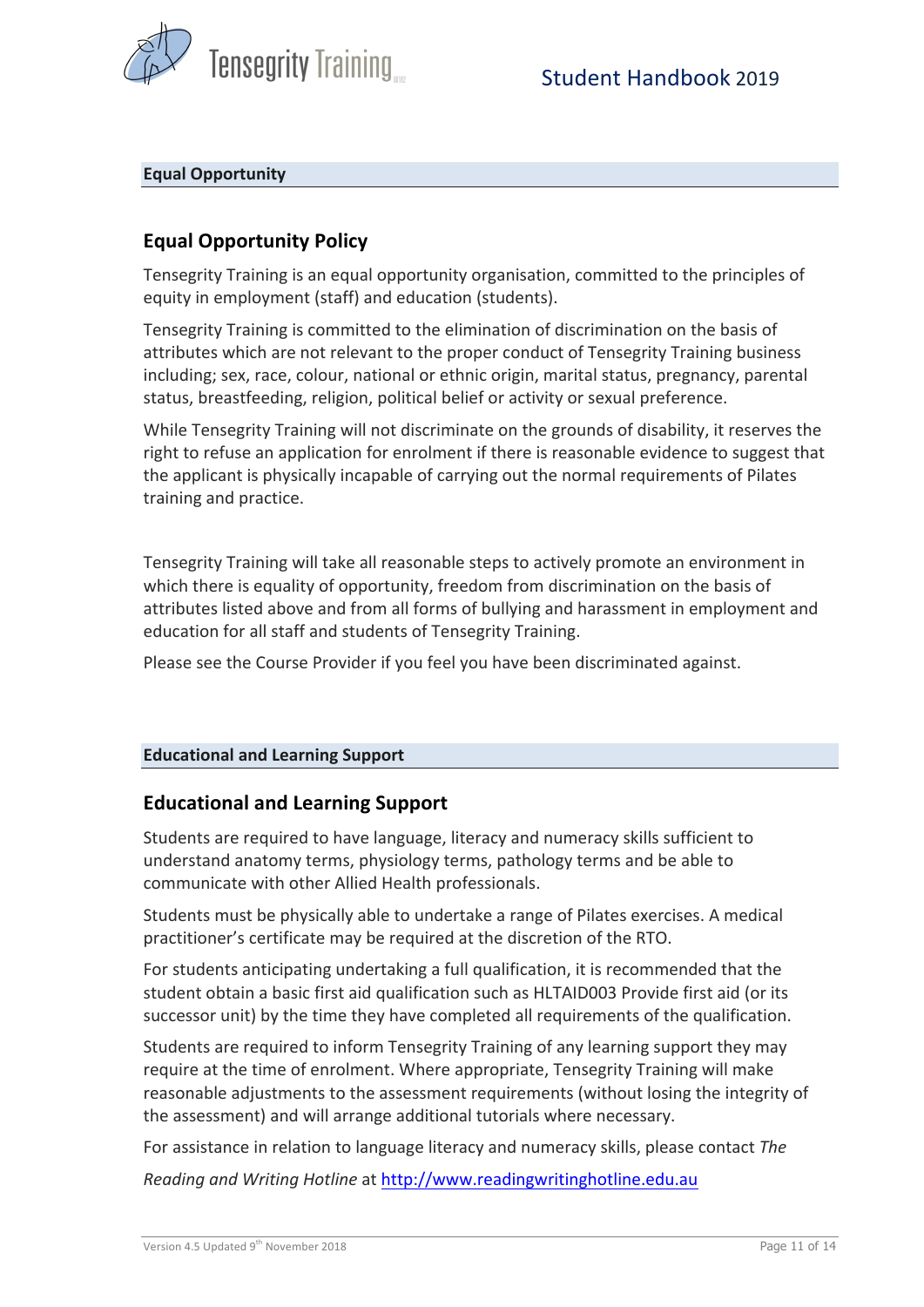

#### **Our responsibilities**

# **Our responsibilities**

Tensegrity Training is responsible for the quality of the training and assessment in compliance with the NVR Standards, and for the issuance of the AQF certification documentation. 

Course providers delivering training and assessment on behalf of Tensegrity Training are: Tensegrity Studio, Bodiline Pilates, My Pilates, Lifestyle Pilates, Pilates Excellence in Training, Queen Street Pilates and Balance and Control Pilates.

If for any reason a Course Provider is unable to continue the provision of training and assessment for the qualification or short course you are enrolled in, Tensegrity Training will work with you to identify an alternative Tensegrity Training Course Provider to enable you to complete your training and assessment.

If for any reason Tensegrity Training is unable to provide you with the provision of training and assessment services for the qualification or short course you are enrolled in, Tensegrity Training will notify you in advance and work with you to identify an alternative provider to enable you to complete your training and assessment.

#### **Credit and Recognition of Prior Learning (RPL)**

# **Recognition of Prior Learning (RPL) and Credit for learners**

Tensegrity Training accepts and provides credit to learners for units of competency (which are on the scope of registration of Tensegrity Training) and/or modules where these are evidenced by: 

- $\cdot$  AQF certification documentation issued by any other RTO or AQF authorised issuing organisation, or
- $\cdot$  Authenticated VET transcripts issued by the Registrar

Tensegrity Training recognises prior learning (e.g. Industry Based Pilates Instructor Qualifications) and will provide an RPL kit upon request.

(email: info@tensegritytraining.com.au)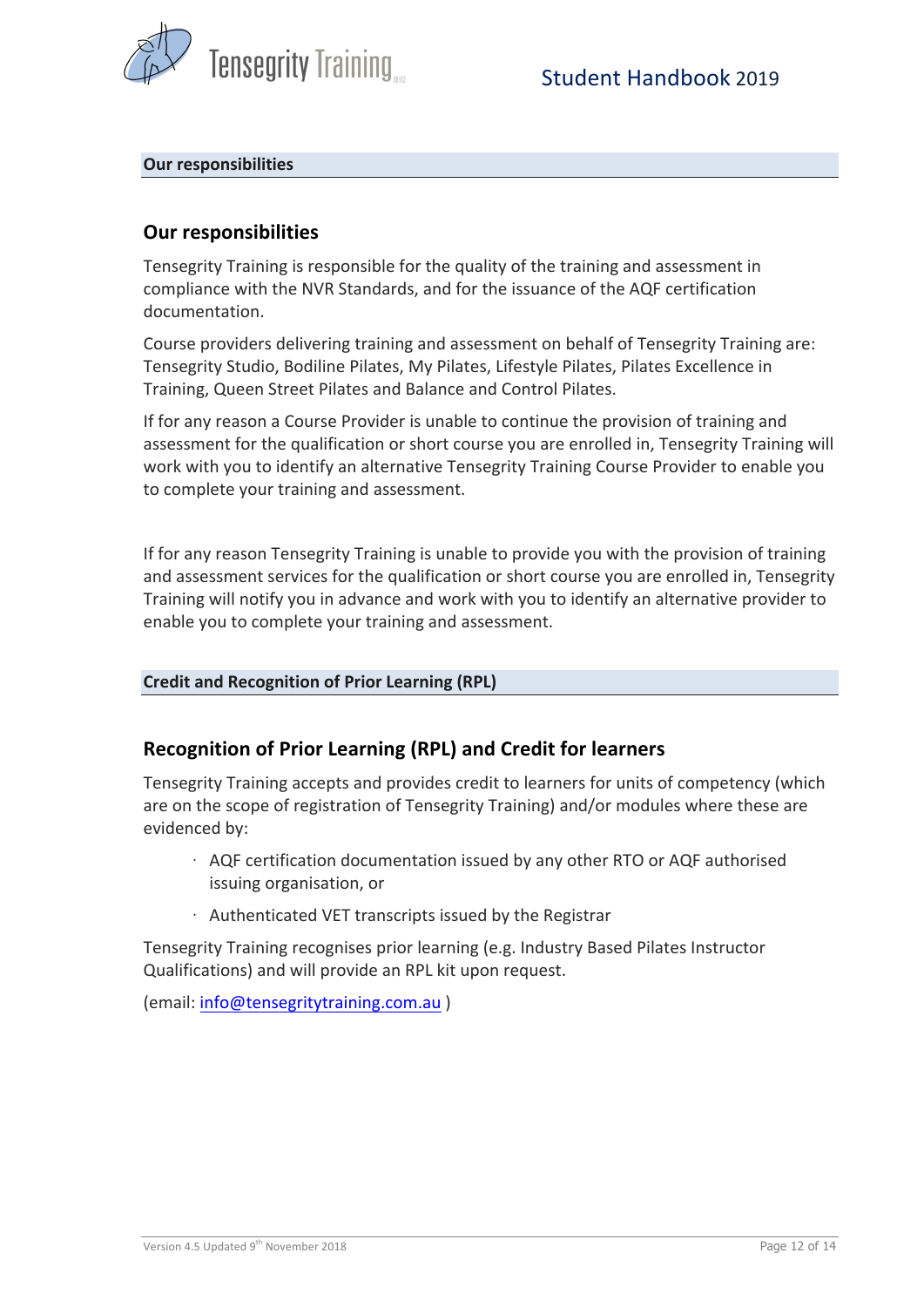

#### **Work Health and Safety (WHS)**

# **Work Health and Safety Policy**

Tensegrity Training is committed to the prevention of illness or injury due to work carried out by any student, member of staff or any other person on the Course Providers premises. All persons who enter the Course Providers premises are bound by this commitment.

Tensegrity Training and their Course Providers will ensure the health and safety of its students by ensuring their students:

- Comply with any reasonable WHS instruction and direction
- Take action to avoid and/or minimise risks
- Report hazards to the Course Provider
- Make correct use of safety devices
- Seek advice or additional information as necessary, particularly when carrying out unfamiliar work
- Be familiar with evacuation and emergency procedures and
- Maintain their first aid certification (as appropriate to specific courses)

#### **Privacy**

#### **Privacy Policy**

Personal information collected by the Course Provider and/or Tensegrity Training is used for administration purposes only and will not be passed on to any third party unless that information is required by law or as required by State and Federal Government Departments. Student information will be kept confidential and secure.

Details of student enrolments or assessments will not be released or discussed with any person other than the student and the Course provider without written permission from that student.

Course Providers and Tensegrity Training staff have the right to access any personal information that may be held about students for use in relation to the training course the student is undertaking.

Tensegrity Training and/or the Course Provider will seek the written permission of the student for the use of any photographic images or the use of written comments for marketing purposes by Tensegrity Training and/or the Course Provider.